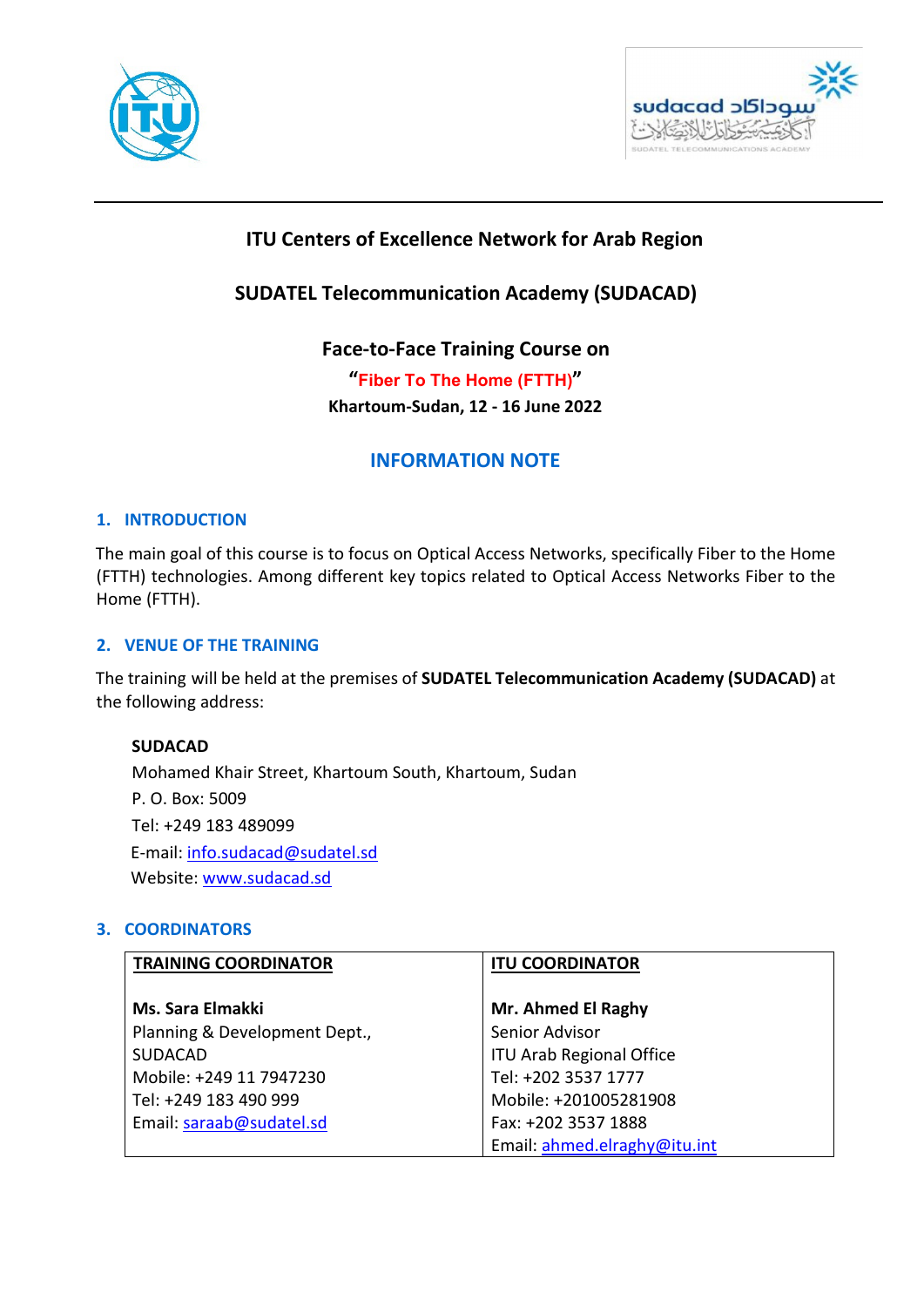## **4. REGISTRATION**

The registration of the participants to be done online via the course homepage [\(click here\)](https://academy.itu.int/training-courses/full-catalogue/fiber-home-ftth-1). Offline registration will take place in the Training venue on 12 June 2022 at 08:00. The opening session will start at 09:00. Working hours are from 09:00 to 14:00.

# **5. VISA FORMALITIES**

A valid passport is required to enter Sudan. In this case, participants are strongly advised to seek information on requirements applicable in their case from the Sudanese Embassy / Consulate in their home countries **at least 15 days prior to the trip.**

In case there is no Embassy or Consulate of Sudan in your country, it is recommended to send, **at**  least two weeks before the training a clear scanned copy of your passport to the Training Coordinator in order to assist in issuing your visa.

The following documents are required:

- Valid passport.
- A round-trip airline.
- Hotel booking in your name or in the name of the person with whom you will be staying, including the address/phone number of your place of stay.
- Confirmation of registration for the event.
- If applicable, invitation letter received from country of the venue.
- The counter visa fee is **100\$ (one hundred US dollar) only in dollar.**
- Registration fees for ordinary passports **50\$.**
- Sudanese Authorities accept Vaccination Certificates as well as PCR test with 72 hours validity upon arrival to Khartoum Airport.

\*\*\*If you need visa support, please contact **Ms. Sara Elmakki** - Workshop Coordinator.

## **6. ACCOMMODATION**

Kindly be advised that it is recommended for participants to reserve their hotel accommodations directly with the hotel chosen via Telephone, Fax or E-mail.

## **LIST OF PROPOSED HOTELS**

List of recommended hotels including contact details, prices, proximity to event venue, as well as transportation availability from hotel to event venue.

| Alsalam Rotana Hotel                          | * * * * *                                                                 |  |
|-----------------------------------------------|---------------------------------------------------------------------------|--|
| Single room                                   | \$264 (with breakfast + reception at airport, VAT included)               |  |
|                                               | Tel: + 249 187 007777    Fax: + 249 187 007788                            |  |
| www.rotana.com                                | E-mail: sales.alsalam@rotana.com                                          |  |
| Approximate distance to training venue: 10 Km |                                                                           |  |
|                                               |                                                                           |  |
| <b>Holiday Villa Hotel</b>                    | * * * *                                                                   |  |
| Single room                                   | \$150 (with breakfast + reception at airport, VAT included)               |  |
|                                               | Tel: + 249 183 774039    Fax: + 249 183 773961                            |  |
|                                               | www.holidayvillakhartoum.com E-mail: reservation@holidayvillakhartoum.com |  |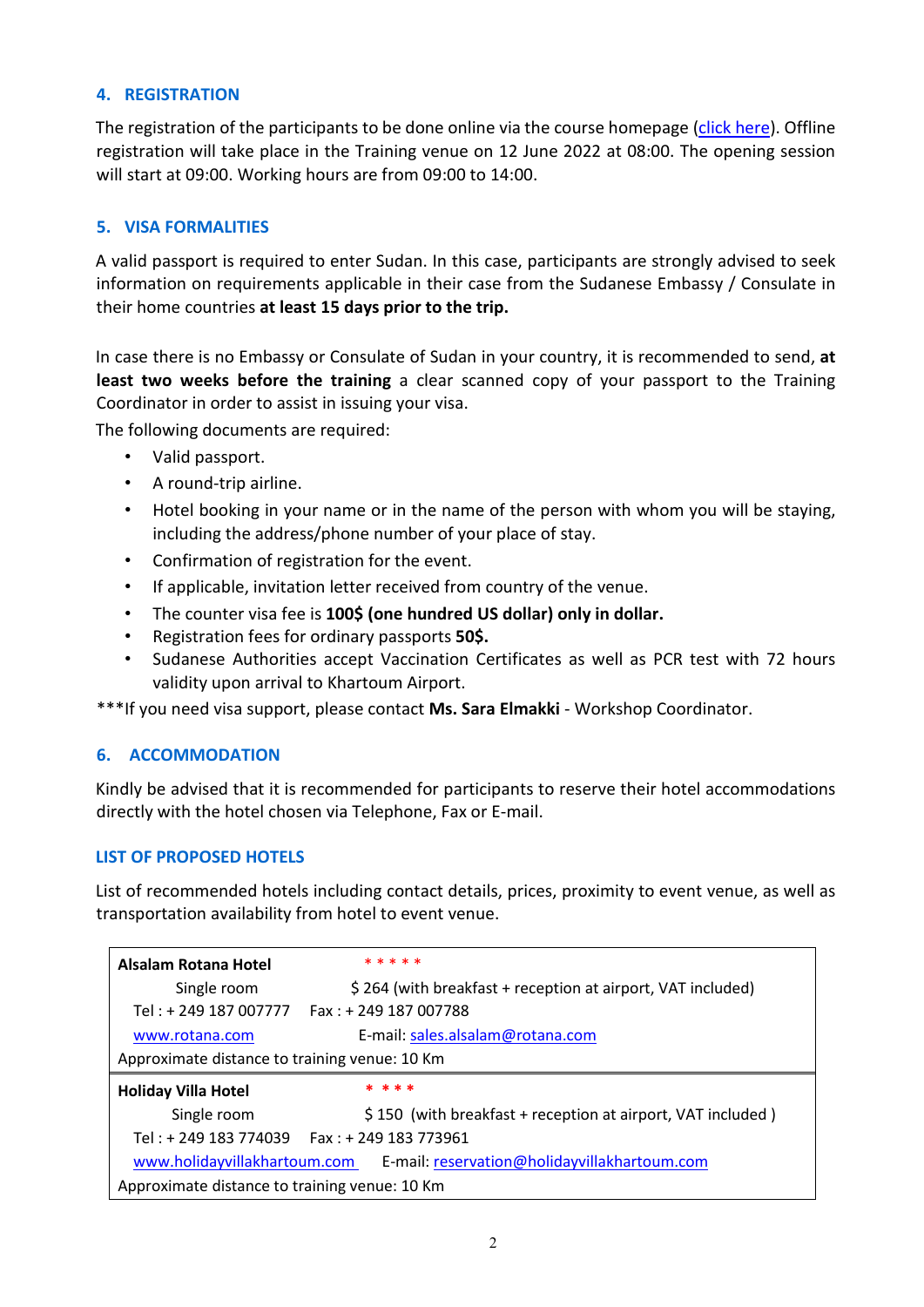| Single room<br>\$115 (with breakfast + reception at airport)<br>Tel: + 249 183 595959    Fax: + 249 183 595555 |  |  |
|----------------------------------------------------------------------------------------------------------------|--|--|
|                                                                                                                |  |  |
|                                                                                                                |  |  |
| www.kanonhotel.com<br>E-mail: sales@kanonhotel.com                                                             |  |  |
| Approximate distance to training venue: 5 Km                                                                   |  |  |
| * * * * *<br><b>Corinthia Hotel Khartoum</b>                                                                   |  |  |
| \$270 (with breakfast + reception at airport, VAT included)<br>Single room                                     |  |  |
| Tel: +249187155555                                                                                             |  |  |
| E-mail: reservations.khartoum@corinthia.com                                                                    |  |  |
| Approximate distance to training venue: 10 Km                                                                  |  |  |
| * * * *<br><b>Regency Hotel</b>                                                                                |  |  |
| Single room<br>\$90 (with breakfast)                                                                           |  |  |
| Double room<br>\$110 (with breakfast)                                                                          |  |  |
| Tel: + 249 183 775970    Fax: + 249 183 779087                                                                 |  |  |
| www.khartoumregencyhotel.com E-mail: info@khartoumregencyhotel.com                                             |  |  |
| Approximate distance to training venue: 5 Km                                                                   |  |  |
| * * *<br>Assaha village Hotel                                                                                  |  |  |
| Single room<br>\$100 (with breakfast + reception at airport, VAT included)                                     |  |  |
| Double room<br>\$120 (with breakfast)                                                                          |  |  |
| Tel: + 249 183 481919 +249 923 000410                                                                          |  |  |
| www.assahavillage.com E-mail: assaha.sud@assahavillage.com                                                     |  |  |
| Approximate distance to training venue: 5 Km                                                                   |  |  |
| * * * *<br><b>Paradise Hotel</b>                                                                               |  |  |
| Single room<br>\$180 (with breakfast)                                                                          |  |  |
| Tel: +249 183 46 46 11                                                                                         |  |  |
| Mob: +249 922142500   Fax: +249 183 498112                                                                     |  |  |
| www.paradisehotels-sd.com E-mail: info@paradisehotels-sd.com                                                   |  |  |
| Approximate distance to training venue: 2 Km                                                                   |  |  |
| * * *<br><b>5M Hotel</b>                                                                                       |  |  |
| \$50 (without breakfast)<br>Single room                                                                        |  |  |
| Double room<br>\$60 (without breakfast)                                                                        |  |  |
| Tel: + 249 183 46 2962                                                                                         |  |  |
| Mob: +249 912301407<br>Fax: +249 183 462130                                                                    |  |  |
| www.5mhotel.com<br>E-mail: mickey5m1@gmail.com                                                                 |  |  |
| Approximate distance to training venue: 2 Km                                                                   |  |  |
| * * * *<br><b>Coral Hotel</b>                                                                                  |  |  |
| Single room<br>\$130 (with breakfast, VAT included)                                                            |  |  |
| Tel: +249 183 774100                                                                                           |  |  |
| www.hmhhotelgroup.com                                                                                          |  |  |
| Approximate distance to training venue: 10 Km                                                                  |  |  |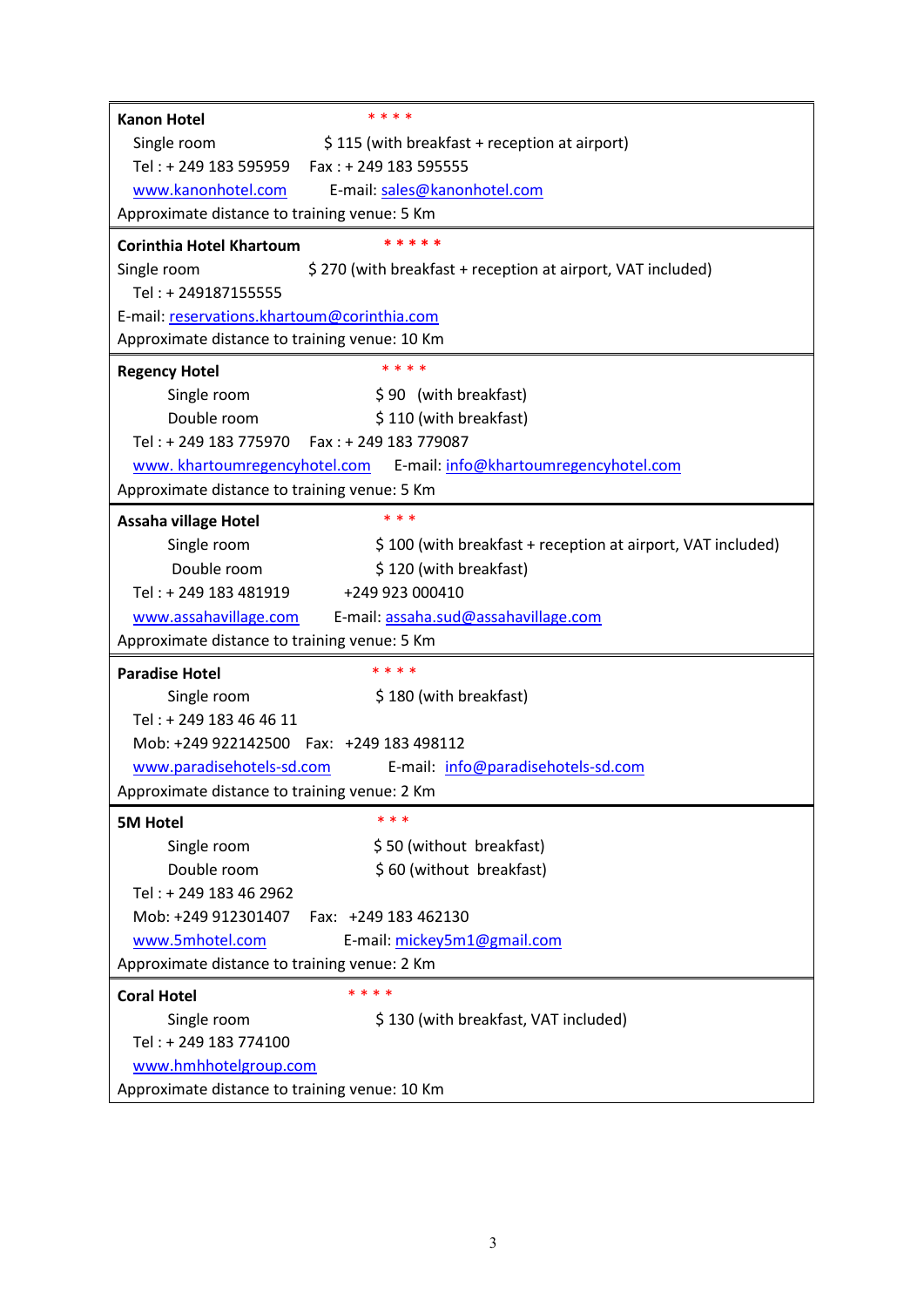## **7. INFORMATION ON ARRIVAL AND TRANSPORT**

Khartoum International Airport is the main point of entry into Sudan. Airport taxis and shuttles are available from the airport to hotels. Hotels can arrange the pickup for participants.

#### **8. CURRENCY**

The official currency is the **Sudanese Pound (SDG).** 

Visa, American Express, Access/MasterCard, and Diners Club cards are **NOT ACCEPTED** for payment.

Foreign currencies may be changed into Sudanese Pounds at banks or private exchange offices. Most banks are open from Sunday until Thursday, from 8.30 to 14.00.

The exchange current rates in Sudan as of April 2022 are as follows:

| <del>≝</del> Dollar | 575 SDG |
|---------------------|---------|
| Euro                | 620 SDG |

#### **9. ELECTRICAL APPLIANCES**

AC power voltage in Sudan is 220 V, frequency 50Hz. Most electrical outlets are British standard both 2 and 3 outlets as shown below.



## **10. LANGUAGES**

Arabic language is the main language. English is used as a communication tool with foreigners.

#### **11. SECURITY**

Khartoum is a venue for major conferences and presents a low risk to business travelers. However, as when travelling to any major city, it is important to take responsibility for your personal safety and exercise common sense security precautions at all times.

Delegates should observe common sense security precautions and not venture outside the main business and tourist areas unless accompanied by a trusted local guide. For any security incident, visitors should contact the police on 999.